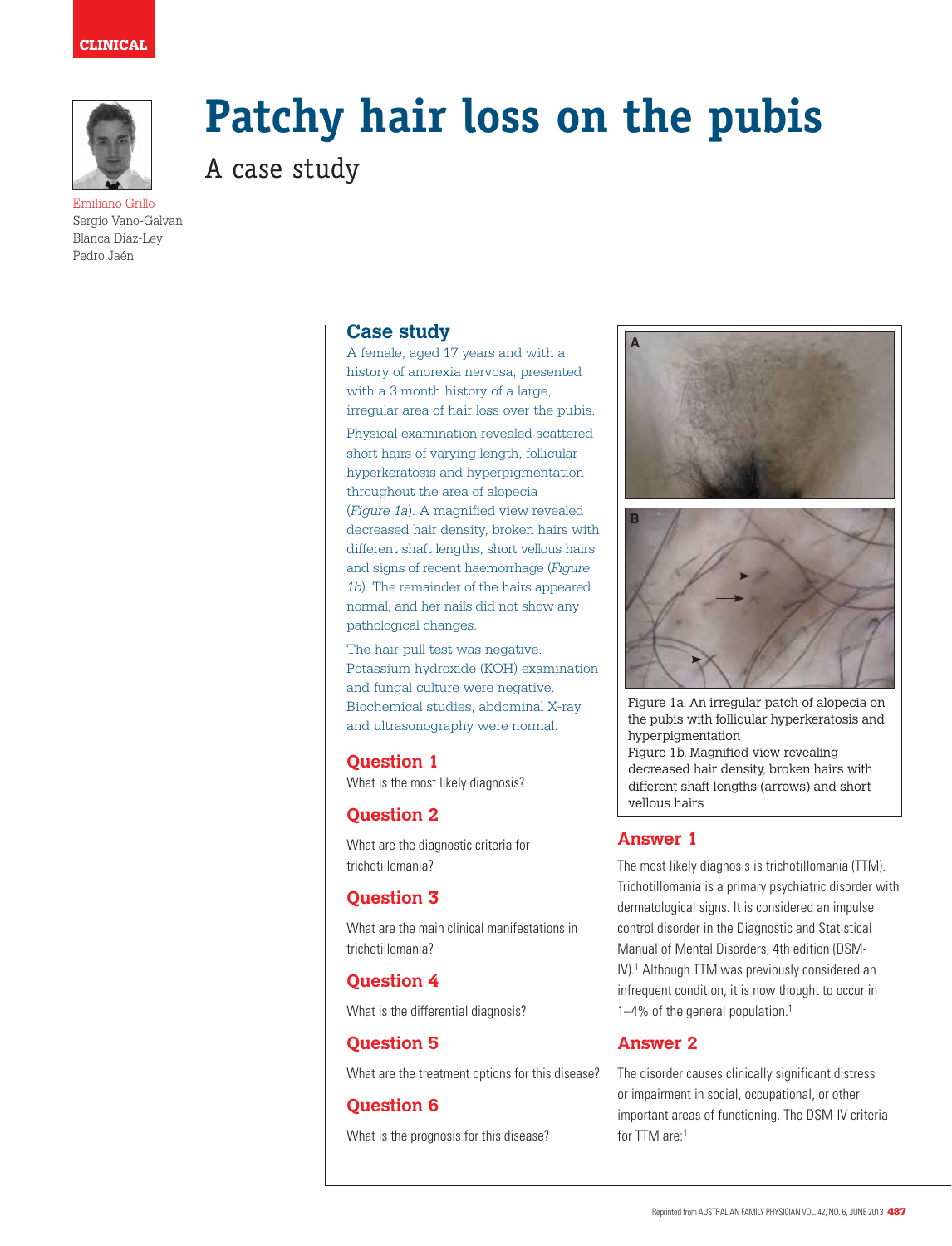- periodic pulling out of the hair, resulting in visible hair loss
- an increasing sense of tension before pulling out the hair, or when trying to resist the conduct
- satisfaction or liberation when pulling out the hair.

#### **Answer 3**

Any hair surface can be affected. However, the most common areas affected are the scalp, eyebrows and eyelashes. The most affected scalp areas are the anterior regions and the vertex. The lower eyelid lashes are usually not involved, which helps to differentiate it from alopecia areata. It is quite uncommon for solely the pubic area to be affected (2–5% of cases), $2$  and this is usually indicative of a psychiatric disorder.<sup>3</sup> However, it is not that unusual (17%) in people who pull hairs from multiple locations.<sup>3</sup>

The areas of hair loss are most often found on the side of the body contralateral to the dominant hand. Alopecia plaques have an artificial appearance; and are generally circular, and contain hair of various lengths, shapes and sizes. Signs of inflammation are not usually found in TTM, although in some cases, with intense scratching there may also be signs of excoriation, lichenification, erythema and postinflammatory hyperpigmentation. Most people with TTM pull their hair while in private, and generally try to hide the disorder from others. Most are consciously aware that they are pulling their hair

out and may even develop elaborate rituals for doing so. Others do so unconsciously. A person may occasionally do both (pull hair consciously and unconsciously), depending on the situation and their mood. Occasionally, patients with TTM have other pathological repetitive movements, such as skin picking, cuticle or nail biting or picking, and cheek or lip biting. The term 'repetitive self-grooming behaviours' is used to include the disorders that result in self-body damage.4

#### **Answer 4**

Trichotillomania needs to be differentiated from other causes of patchy non-scarring hair loss. Alopecia areata is the main cause of diagnostic confusion, however this presents as oval, well demarcated plaques, and the skin may feel softer than expected (Figure 2). The hair-pull test around areas of alopecia areata will render telogenic hairs. In TTM, there will be signs of recently broken and plucked hairs and the surrounding hairs may appear artificial. The hair-pull test is negative in this condition.

Another distinguishing factor in patients with areata alopecia is that their nails may demonstrate nail pitting (dystrophic plate changes), whereas patients with TTM have normal nails. Tinea is also a common misdiagnosis. A KOH and Woods lamp examination can rule out non-inflammatory tinea. Trichotillomania in the scalp (Figure 3) must also be differentiated from androgenetic alopecia, in which the hair

loss is usually bilateral and telogen effluvium, in which it is diffuse. Well defined, unilateral alopecia plaques are more characteristic of TTM. Differential diagnoses include traction alopecia, mucinous alopecia, lichen planopilaris, discoid lupus erythematous, pseudopelade, folliculitis decalvans and syphilis.

#### **Answer 5**

Management depends mainly on the age of onset. In preschool aged children, where pulling or playing with the hair is a similar comfort to thumb sucking, the most effective management is to inform and advise the parents. As there is usually spontaneous resolution with increasing maturity, parents should be supportive and avoid punishing the child´s behaviour. In infants, loving care, maternal skin contact, and the availability of transitional objects (eg. toys) also work well.<sup>5</sup>

As older children and teenagers may not notice their habit, it is important to carefully establish the diagnosis. In most cases, reassuring the patient that their hair is normal and will grow when they stop pulling is enough. Carefully consider the possibility of a mental health problem and refer appropriately. Cognitive behavioural therapy (CBT) is the usual first line therapy for psychological causes.<sup>6</sup> The three essentials of CBT are:6,7

- stimulus control
- self monitoring: the patient keeps a record of hair-touching conduct<sup>8</sup>



Figure 2. Multiple circular patches of alopecia areata in a man aged 42 years



Figure 3. Patch alopecia in the occipital area in a male aged 7 years. The hair-pull test was negative. The diagnosis was consistent with TTM